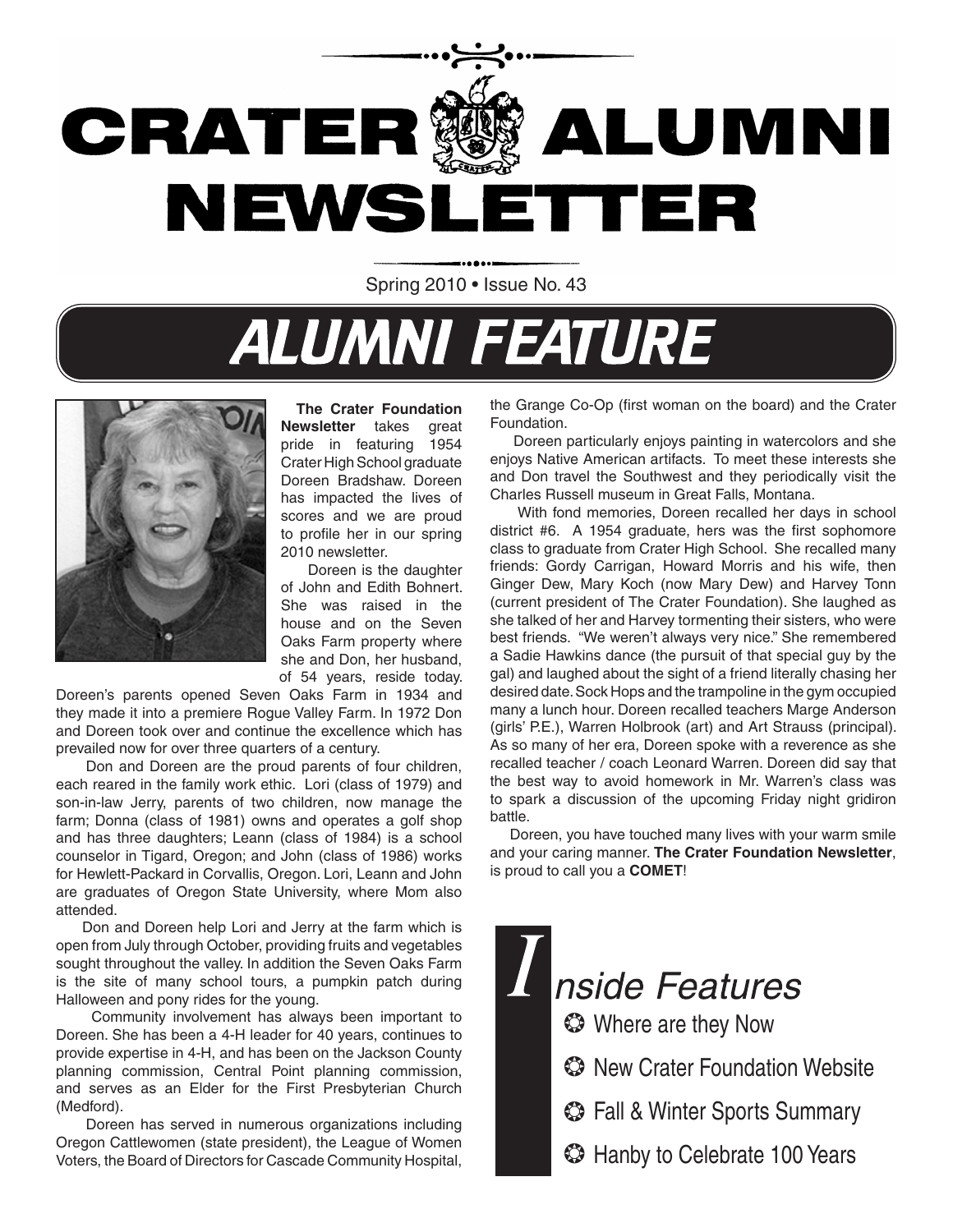# $VHERE$   $\frac{are}{they}$ C JW

#### **1952 – 1959**

**SHIRLEY SULLIVAN RAPP (52)** – lives in Elma, Washington with her husband, Fred. Shirley is a retired registered nurse and her husband as an insurance broker. He is now a public relations man for two companies so they are out in the public much of the time. They have four grown children all having graduated from Northwest Nazarene University. They also have four grandsons. In their free time they love to square dance and have done so for 35 years.

**CHARLES GILCHRIST (52**) – lives in Central point with his wife of nearly 58 years, Frances. Chuck loves to garden, growing veggies and sharing them with others. He loves to hunt and fish as often as he can and is a bee keeper where his wife keeps an eye on him from afar. They have one great-grandson.

LARRY BIGHAM (54) – lives in a retirement community for military officers near San Antonio, Texas with his wife Linda. They recently celebrated their 50<sup>th</sup> wedding anniversary. Larry retired as a Colonel in the U.S. Air Force where he was a pilot and instructor.

**ERNEST LIND (57)** – lives in Carmel, California with his wife, the former Susan Gilman (59). They recently celebrated their 50th wedding anniversary with a trip to Europe, visiting England, France, Italy, Austria, Switzerland and Germany. They have nine grandchildren and one great grandson.

#### **1960 – 1969**

**PAT GRAVES** (64) – lives in Eagle Point with his wife, Donna. Pat manages a mobile home park and Donna works at Key Bank. They have two grown daughters, both Crater graduates, Amy Spencer and Tricia Gray. They have four grandchildren, Paige, Gunner, Makaila and Brayden.

**BRYAN NELSON (67)** – lives in Canyon City, Oregon and lost his wife in 2008. Bryan is retired but still working part time for the local school district. He has two sons, Dereck, 25, currently serving in the U.S. Air Force and Noel, 20, who is taking nuclear engineering at Oregon State University. Bryan is still running his place in Bear Valley near Seneca where he runs cows and chases elk out of the pastures.

**LINDA SNOW JACOBS (69)** – lives in Central Point with her husband, Dave. Linda received a B.S. Degree in Education from Southern Oregon College. Her husband Dave was a teacher/coach at Crater, Klamath Falls and Walla Walla, Washington and then back to Crater. He is retired as a teacher but still coaches. most recently at Lewis & Clark College in Portland. They have two grown sons and a grown daughter, a grandson and a granddaughter. Linda now works full time at the Department of Veterans Affairs in White City.

**ELAINE KURTZ COCKRELL (69)** – lives in Longview, Washington with her husband of 38 years, Bud. They have two daughters and a grandson. After spending time in Jordan and Venezuela they settled down in Oregon and Washington and have been in Longview since 1987. Elaine has been a language arts teacher, an assistant principal and is now been a middle school principal for the past 10 years.

#### **1970 -1979**

**STACY WILLIAMS DUNGEY (74)** – lives Grants Pass with her husband, Ron. Stacy has three grown children, Ben, Brad and Krista. She is an aide at Hanby Middle School and Ron is a retired teacher from School District 6.

RHEA REED BASTIAN (75) – lives in Chiloquin, Oregon with her husband, Richard. They have one daughter Rebecca, 15. Rhea is a graphic artist/ screenprinter and they own their own business, "Yankee Designs Screenprinting". Rhea learned to fly in 1989, added an instrument rating in 1991 and earned a commercial pilot certificate in 2001. Their family activities include homeschooling, flying, hiking and camping.

**WIL SCHOCK (76)** – lives in Santa Maria, California with his wife, Lorna. They have two grown children, Lane and Chase. Wil lists his occupations as inventor, manufacturer and event coordinator and his wife's as "domestic goddess". He's a Halloween enthusiast and has coordinated the largest national Halloween convention in the world. He has manufactured his own line of furniture (for 16 years) and is now an inventor of a fog producing, smoke chilling machine.

**CATHY GIBSON WHEATLEY (77)** – lives in Bend, Oregon where she is a property caretaker for some people that live in Portland and come to Bend on holidays and summers. She mows and waters eight acres as well as taking care of the house. She has two grown children, Rena, 28 and Tom, 22. She also has one granddaughter.

#### **1980 -1989**

**PAULA BENNINGER CHILDRESS** (80) – lives in Central Point with her husband, Ted. They own and run a roofing company in Central Point and have been in the business since 1997. They have three children, Destiny, 29, Teddy, 26 and Torie, 25.

**MARICA CAMPBELL HASTINGS (84)** – lives in Central Point with her husband, John. They have three children, Sarah, Megan and Jacob. Marcia woks as a claims processor for health insurance. She and her husband own Hastings Furniture in Central Point. They love to spend time with their kids, taking their boat to the lake, camping, and wakeboarding. Marcia became a certified scuba diver in 2002.

**JOHN WIKOFF (85)** – lives in Medford with his wife, Sheila. They have four children, Jacob, Sarah, Steffanie and Tiffanie. John works for Roberts Motor Kenworth where he's been for the past 23 years. Sheila has a Master of Arts degree and is an elementary school teacher.

**SUZIE MEUNIER ANDERSON** (89) – lives in Grants Pass with her three children, Brooke age 4, Trent age 5 and Taylor age 8. Suzie is a stay at home mom spending most of her time involved with her kids and their activities.

#### **1990 – 1999**

**CORI LEONARD WALTERS (90)** – lives in Central Point with her husband, Danny (89) and their three children, Nathan,12, Morgan,14, and Kaylee,16. Cori works for Medford Sports Injury and Danny works for Food Services of America.

**R.J. "ROBBIE" PEARCE (96)** – lives in Medford with his wife, the former Shani Anders (98), their two children ages 8 and 4 and a baby expected most any day. Robbie is the general manager of the Family Fun Center in Central Point where he's been for the past 12 years.

**EUGENA CHRISTIANSEN (98)** – lives in Medford with her husband, Brent. Eugena works in retain management for the Grange Co-Op in Central Point.

**CHAD JOHNSON (99)** – lives in Central Point with his wife, the former Angela Carrigan (00), and their almost 2 year old daughter. Chad is a physical education teacher at Scenic Middle School and Angela is a physical education teacher at Ashland Middle School.

### **E-mail Addresses**

We are currently working at obtaining e-mail addresses from as many alumni as possible. We believe in time we will be able to send the Newsletters to alumni electronically if people so desire. It would be a large savings to the Foundation in printing and mailing fees. We would still mail copies to those alumni that desire that process. This is a large project as we have nearly 9000 names and addresses in our data base. If you could help us by sending in your e-mail address it would be appreciated. If you've sent it in recently then we already have it recorded. The quickest and easiest way to send us your e-mail is to e-mail it to us at craterfoundation@district6. org.

### **Hanby School to Celebrate 100 Years**



Hanby School has planned a Centennial celebration scheduled for June 5, 2010. This will coincide with Gold Hill's "Gold Dust Day" and will include a parade, school tours, exhibits and other activities. All former Hanby students and teachers are encouraged to attend. Please put the date on your calendar: **June 5, 2010**.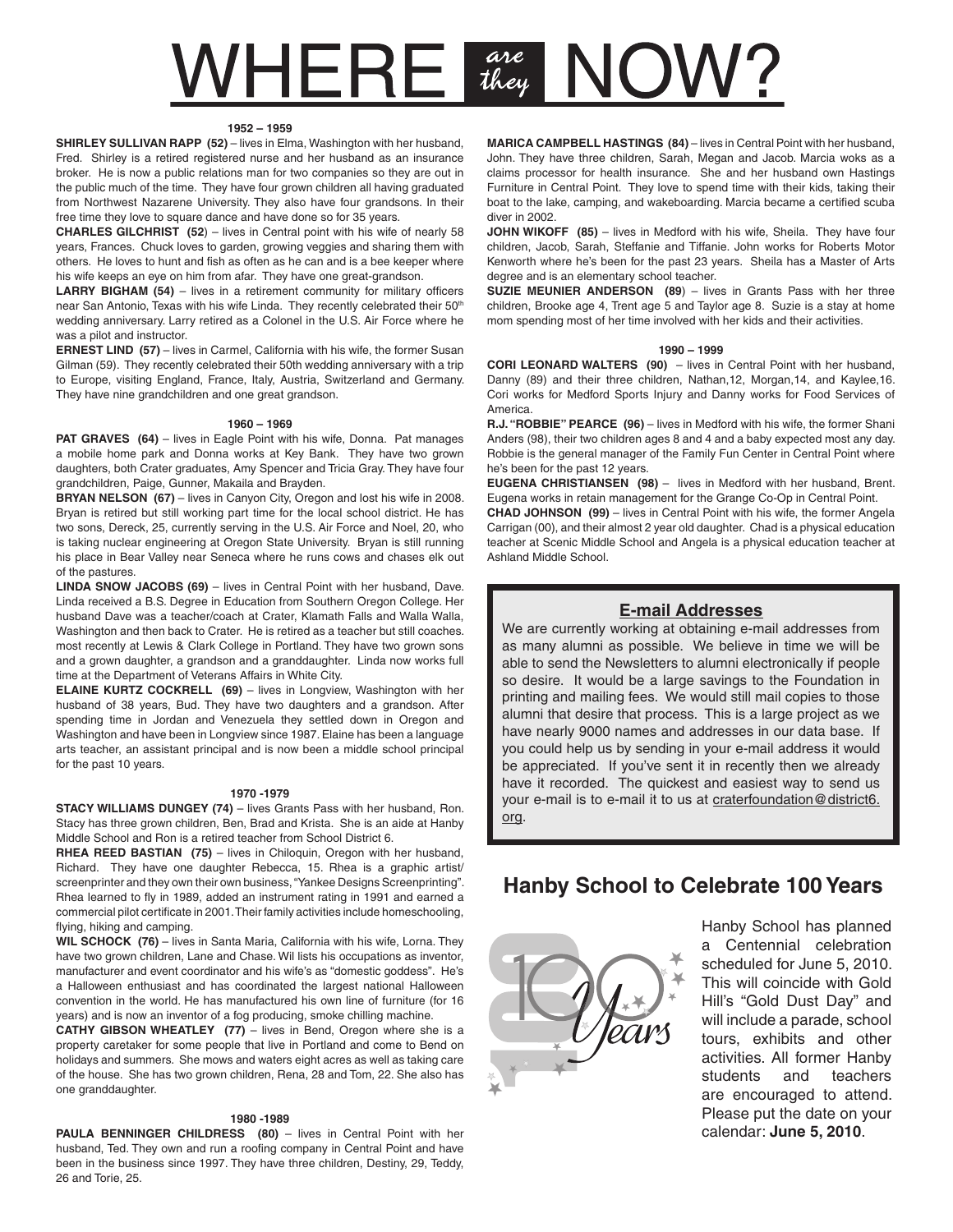## **Fall & Winter Sports Summary**

The 2009-10 fall/winter sports season was once again very successful for Crater High athletics. As our Newsletter went to print in the fall, the football team was still competing in the state playoffs. The following is a summary of the football season and the winter sports season.

**The Crater football team**, led by coach John Beck, finished first in the Southern Sky Conference team with a 4–0 league record and again reached the state playoffs. After drawing a bye in the first round of playoffs they defeated Hermiston 31–14 in the second round. In the quarter finals the Comets were defeated by Sherwood 51–14 to end the season. The Comets ended the season with a 9–2 record and placed two players on the all state first team. Those players were Ryan Sonday and Mike Bishop.

**The Crater Comets wrestling team** placed second in the Southern Sky Conference qualifying 14 wrestlers for the state tourney. At the state tournament the Comets finished sixth in the 5A division having predominately a freshman and sophomore team.

**The Comets girls basketball team** finished second in the Southern Sky Conference with a season record of 19–6. They earned a state playoff game and defeated Springfield 65–47 to advance to the state tournament. As we go to press the Lady Comets are scheduled to meet Bend in the first round of the eight-team state tournament.

**The Comets boys' basketball team** had a difficult season finishing fourth in the Southern Sky Conference standings and ended the season with a 5–19 record.

**The Crater girls swim team** was third in the Southern Sky Conference but did not place at the state meet.

**The Crater boys swim team** finished third in Southern Sky and placed  $16<sup>th</sup>$  at the state meet. Jeremy Selland was district champion in the 50 and 100 meter free style and was fifth and sixth in those respective events at state.

**The Crater hockey team** finished second in the district and have advanced to the state meet as a second place team.

Once again it has been a great sports year for Crater High athletes.





 After two years ' of organizing and reorganizing the Crater Foundation website for reasons out of our control, we now have nearly completed the project. "Nearly" meaning that a good web site is always changing and updating material.

However much of the information in

the Crater Foundation website remains

the same and the other material is constantly being worked on. Jeremy Sinks, former Crater student and now a Crater High faculty member, has volunteered to be our web master and we owe him a great "thank you" for all the work he has done over the past six months.

We believe our website is now something to be proud of as it gives lots of information about the Foundation while always keeping in mind things that our alumni may be interested in. We have included a list of scholarship donors, fundraising activities and a link for students and former students to apply for scholarships: this and much more about the Foundation. The alumni link includes class reunions, former teachers, district schools and their histories, every edition of the Alumni Newsletter, the Crater Athletic Hall of Fame and a section in memoriam of former classmates and teachers. We encourage you to access the website at craterfoundation.district6.org and enjoy the information. Let us know what you think about the site.



### **Scholarship Dessert/Auction**

The annual Crater Parent/Community Scholarship Dessert was held this December, raising \$41,672 to aid Crater graduates in pursuit of their post-high school academic dreams. Once again **THE DISTRICT # 6 FAMILY** stepped up to help **OUR KIDS**! The auction provides much needed financial assistance; it also sends the message to our young people that they and their collective futures are important. Since the year 2000 more than 1,850 students have received in excess of \$2,000,000 to attend our nation's colleges, universities and trade schools. In conjunction with the annual Scholarship Dessert, many generous donors allow this to happen. To all of you - **THANK YOU**!

The 2010 version of the Crater Parent/Community Scholarship Dessert Auction will be held December 4<sup>th</sup>. If you would like to donate an item, attend the auction, or help in the preparations, please contact the Crater Foundation at craterfoundation@district5.org or call 541-494-6308.